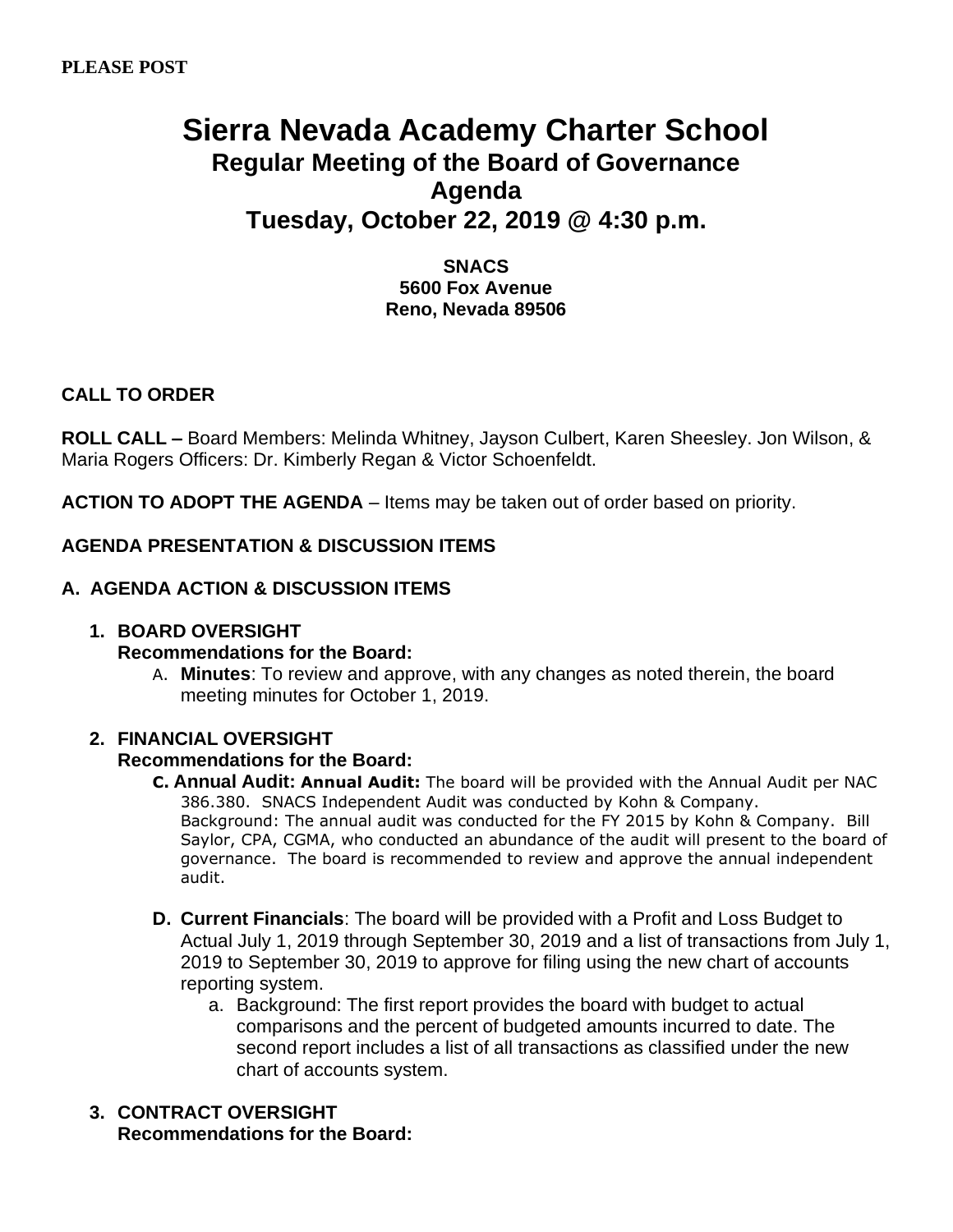- A. **Certified Employee Contracts**: To review and discuss contracts for regular certified positions for the 2019-2020 including 1 year only positions for the school year pending enrollment and budget projections.
- B. **Professional Services:** To review and approve contracts related to nursing, special education (counseling, speech, nursing, and psychology), for the 2019- 2020 school year.

**Facilities:** To provide the board with an overview of activities related to the Stead and Fox sites including, but not limited to:

**C. Fox Campus:** To updated on the Fox campus including site work and portables. The discussion may include review, and approvals with the Fox project, phases therein, the loan, construction, timeline, legal options, project manager options, developer updates, enrollment and financial projections, construction budget reviews, and construction budget shortfall, and project compliance with the bank requirements, City, contractors/subcontractors, pending vendors, regarding the new building. Discussion could include Western Alliance Bank, Bond Updates, Red Hook Updates.

### **4. POLICY OVERSIGHT**

A. **School Improvement Plan** – Annual plan for improvement with three main goals for 2019-2020 school year: to focus on literacy, math, and SEL (social emotional learning) within a high-quality classroom environment conducive for choice PLAY-based centers, **teacher-led small-groups, small-group work assigned by the teacher, and 1:1/independent work targeting opportunities for growth as SBAC and Map data identify.** The model limits whole group instruction for increased student engagement, achievement, and growth.

#### **5. BOARD OVERSIGHT**

#### **Recommendations for the Board:**

A. **Personnel: Administrator Evaluations**: The Board of Governance meets annually to evaluate the performance of the school administrators in accordance with NRS 391.312(2). The Board will review and evaluate the administrators based on the 2018-2019 school year. **Background:** Per NRS 391.3127(2), the Board of Governance is responsible to conducta yearly evaluation of each administrator in writing at least once per year. The board will review and finalize the evaluations to determine the "satisfactory" rating. Per NRS 391.3127(2) for Dr. Kimberly Regan and Mr. Victor Schoenfeldt.

The SNACS Board of Governance convenes to discuss and evaluate the administrators in written form per NRS 391.312(2). The board will reconvene to approve the final evaluations for administrators as designated in NRS 391.312(2).

#### **6. NEW BUSINESS – To consider any new business as necessary.**

#### **Discussion:**